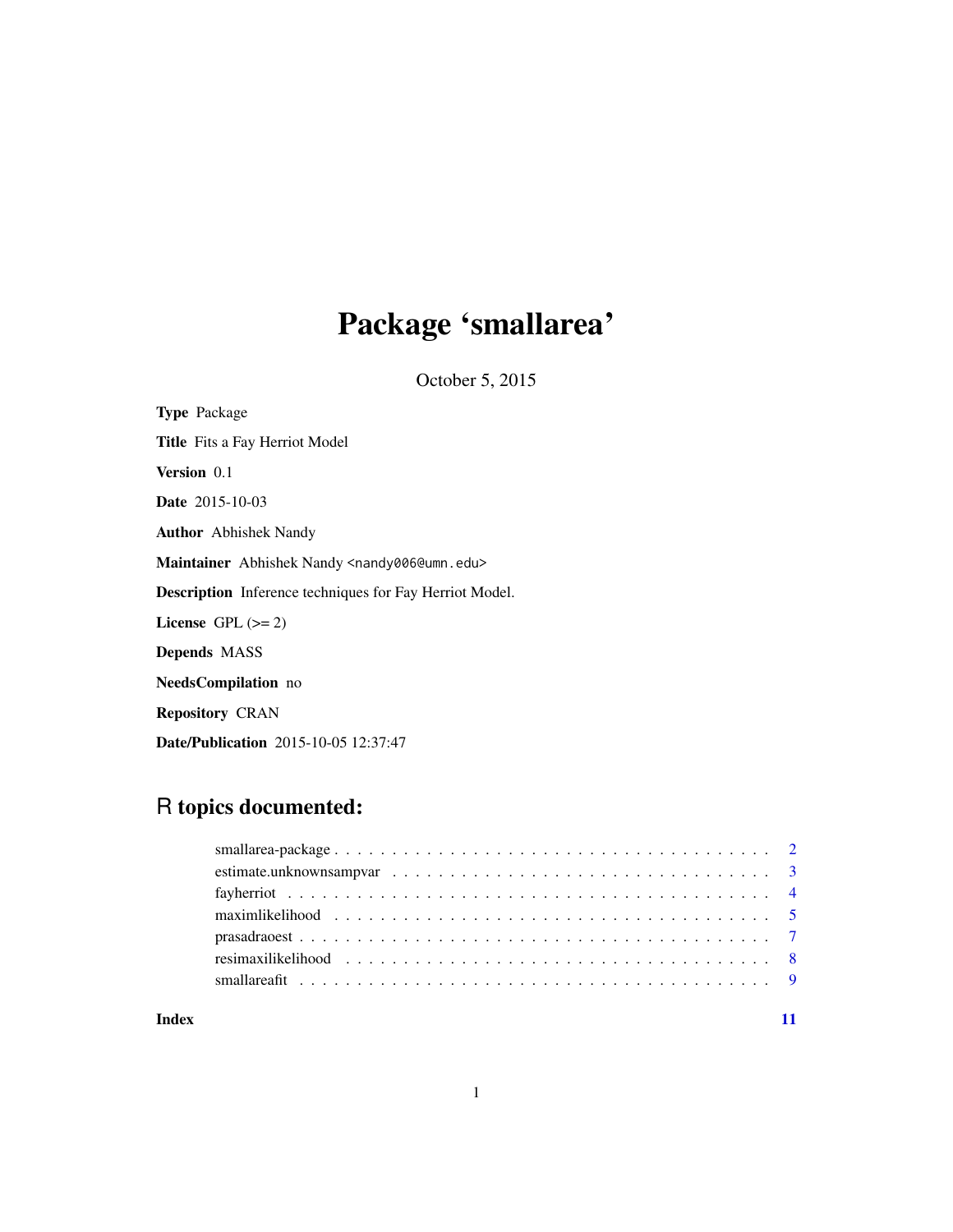<span id="page-1-0"></span>smallarea-package *Fits a Fay Herriot model*

#### Description

It has some useful functions which the users might find convenient for fitting Fay Herriot Model. Details are included in package vignette.

#### Details

| Package: | smallarea     |
|----------|---------------|
| Type:    | Package       |
| Version: | 0.1           |
| Date:    | 2013-04-25    |
| License: | $GPL(\geq=2)$ |

#### Author(s)

Abhishek Nandy

Maintainer: Abhishek nandy<nandy006@umn.edu>

#### References

On measuring the variability of small area estimators under a basic area level model. Datta, Rao, Smith. Biometrika(2005),92, 1,pp. 183-196 Large Sample Techniques for Statistics, Springer Texts in Statistics. Jiming Jiang. Chapters - 4,12 and 13. Small Area Estimation, JNK Rao, Wiley 2003 Variance Components, Wiley Series in Probability and Statistics,2006 Searle, Casella, Mc-Culloh

#### Examples

```
data=data.frame(response=c(1,2,3,4,8),D=c(0.2,0.5,0.1,0.9,1))
data
ans=smallareafit(response~D,data,method="FH")
ans1=smallareafit(response~D,data,method="REML")
ans2=smallareafit(response~D,data,method="PR")
ans3=smallareafit(response~D,data,method="ML")
```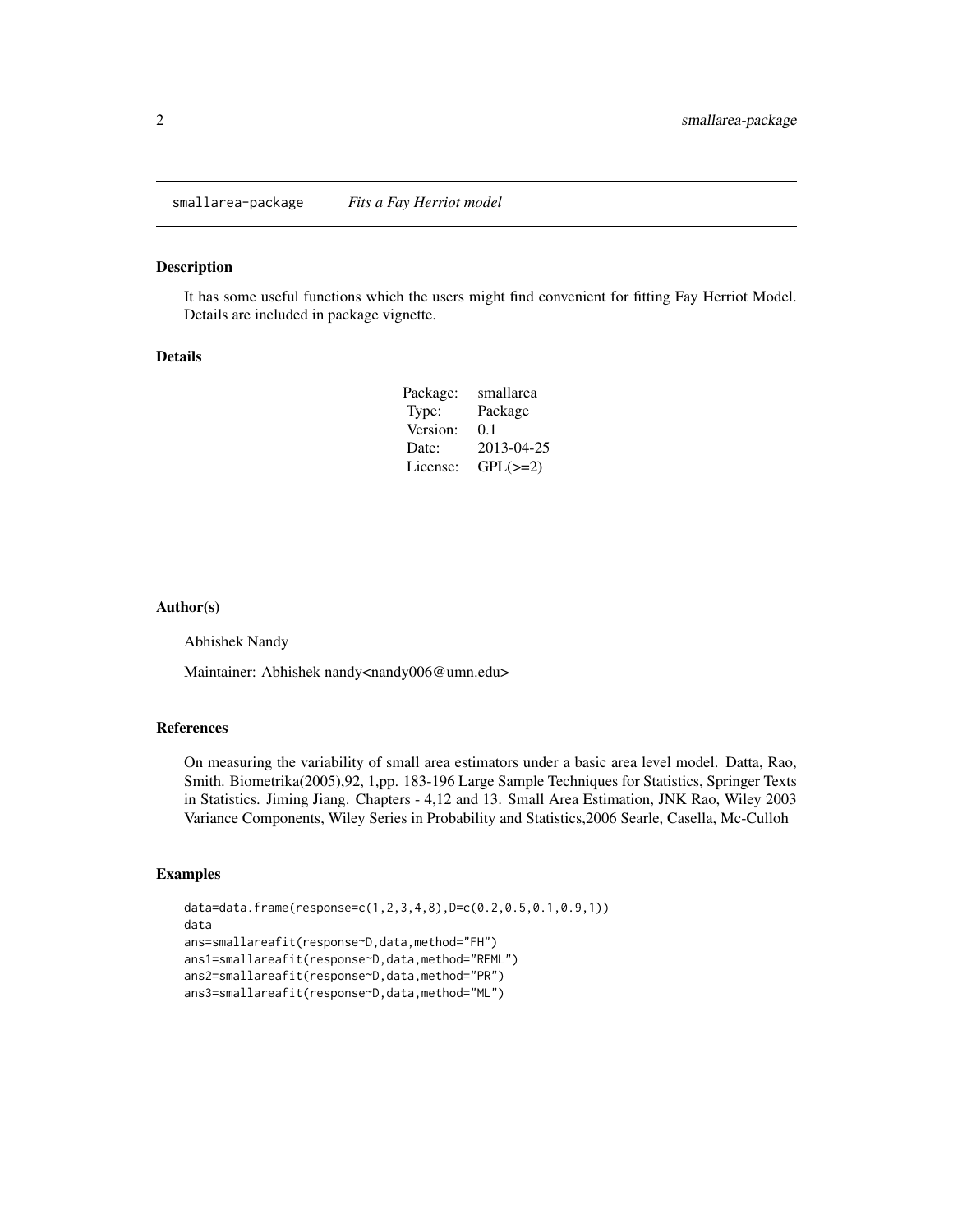<span id="page-2-0"></span>estimate.unknownsampvar

*Estimates of variance component, unknown sampling variance, regression coefficients and small area means in Fay Herriot model with unknown sampling variance.*

#### Description

The function returns a list of 5 elements. The first element is an estimate of the variance component , the second element is an estimate of the parameter related to sampling variance, the third element is a vector of estimates of the regression coefficients in the Fay-Herriot model, the fourth element is a vector of the predictors pf the small area means and last element is the design matrix, the first column being a column of ones and the remaining columns represent the values of the covariates for different small areas. See details below.

#### Usage

estimate.unknownsampvar(response, mat.design, sample.size)

#### Arguments

| response    | A numeric vector. It represents the response or the direct survey based estima-<br>tors in the Fay Herriot Model                                                                                                  |
|-------------|-------------------------------------------------------------------------------------------------------------------------------------------------------------------------------------------------------------------|
| mat.design  | A numeric matrix. The first column is a column of ones (also called the inter-<br>cept). The other columns consist of observations of each of the covariates or the<br>explanatory variable in Fay Herriot Model. |
| sample.size | A numeric vector. The known sample sizes used to calculate the direct survey<br>based estimators.                                                                                                                 |

#### Details

For more details please see the package vignette.

#### Value

| psi.hat    | Estimate of the variance component              |
|------------|-------------------------------------------------|
| del.hat    | Estimate of the parameter for sampling variance |
| beta.hat   | Estimate of the unknown regression coefficients |
| theta.hat  | Predictors of the small area means              |
| mat.design | design matrix                                   |

#### Author(s)

Abhishek Nandy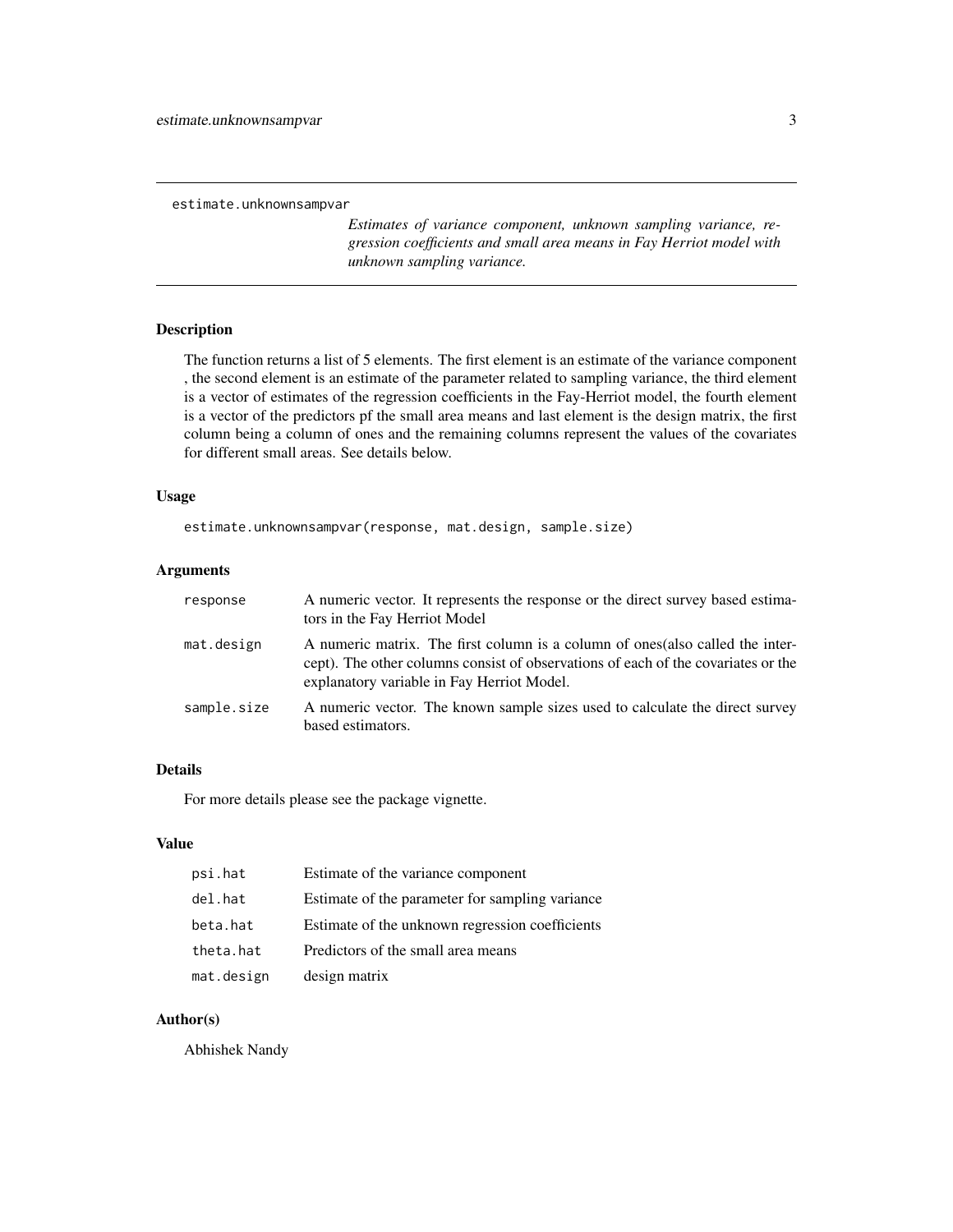#### <span id="page-3-0"></span>References

On measuring the variability of small area estimators under a basic area level model. Datta, Rao, Smith. Biometrika(2005),92, 1,pp. 183-196 Large Sample Techniques for Statistics, Springer Texts in Statistics. Jiming Jiang. Chapters - 4,12 and 13.

#### See Also

[prasadraoest](#page-6-1) [fayherriot](#page-3-1)

#### Examples

```
set.seed( 55 ) \qquad # setting a random seed
require(MASS) \qquad \qquad \qquad # the function mvrnorm requires MASS
x1 <- rep( 1, 10 ) # vector of ones representing intercept
x2 <- rnorm( 10 ) # vector of covariates randomly generated
x \le - cbind(x1, x2) # design matrix
x \le - as.matrix(x) # coercing into class matrix
n <- rbinom (10, 20, 0.4) # generating sample sizes for each small area
psi <- 1 \qquad # true value of the psi parameter
delta <- 1 \qquad # true value of the delta parameter
beta <- c( 1, 0.5 ) # true values of the regression parameters
theta \leq mvrnorm( 1, as.vector( x %*% beta ), diag(10) ) # true small area means
y <- mvrnorm( 1, as.vector( theta ), diag( delta/n ) ) # design based estimators
estimate.unknownsampvar( y, x, n )
```
<span id="page-3-1"></span>fayherriot *Estimate of the variance component in Fay Herriot Model using Fay Herriot Method*

#### Description

This function returns a list with one element in it which is the estimate of the variance component in the Fay Herriot Model. The estimate is found by solving an equation (for details see vignette) and is due to Fay Herriot. The uniroot in the stats package is used to find the root. uniroot searches for a root of that equation in a particular interval the lower bound is 0 and the upper bound is set to estimate of the variance component using Prasad Rao method + three times the square root of the number of observation. It depends on the function prasadraoest in the same package. Note that our function does not accept missing values.

#### Usage

fayherriot(response, designmatrix, sampling.var)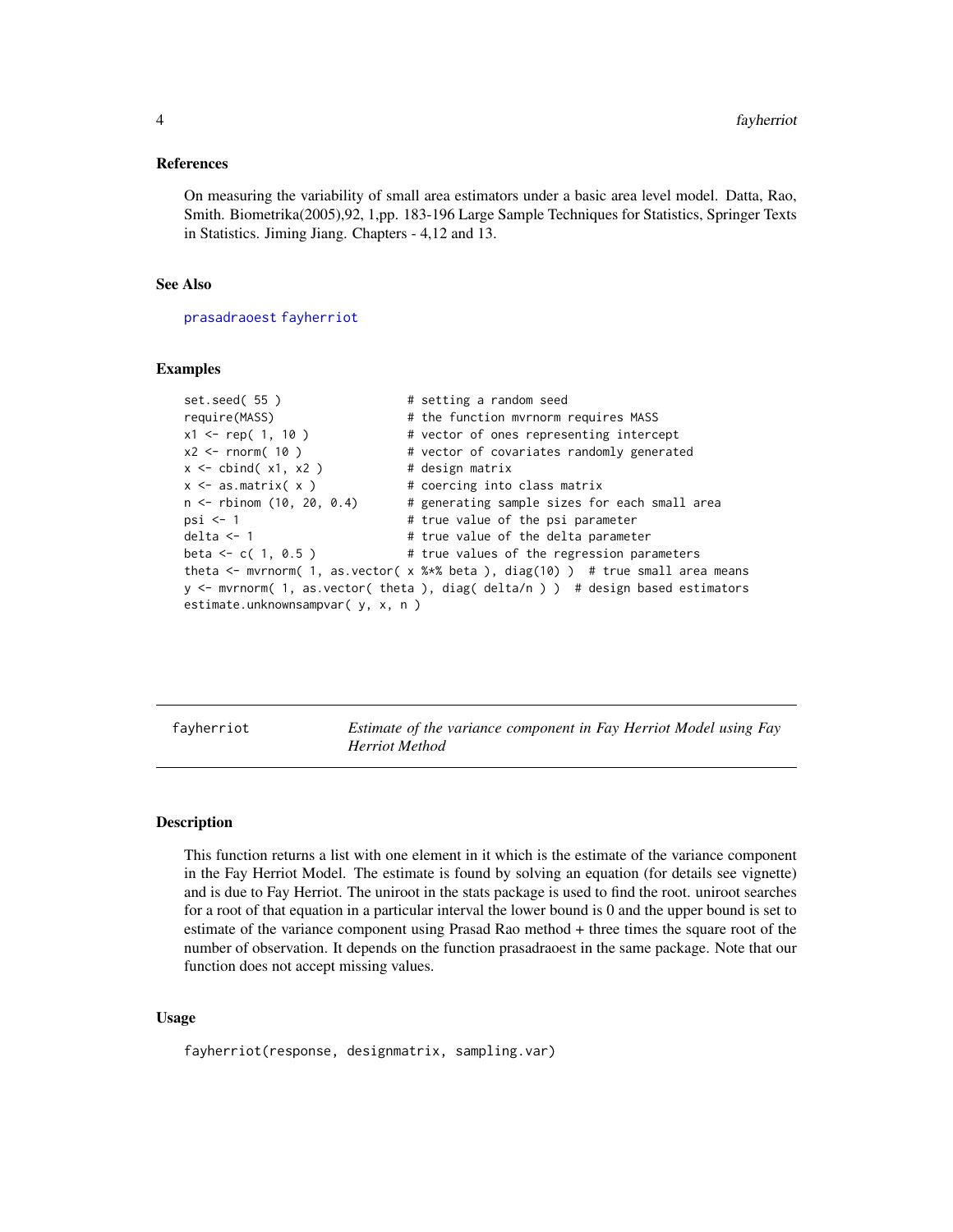#### <span id="page-4-0"></span>maximlikelihood 5

#### Arguments

| response     | a numeric vector. It represents the response or the observed value in the Fay<br><b>Herriot Model</b>                                                                                                             |
|--------------|-------------------------------------------------------------------------------------------------------------------------------------------------------------------------------------------------------------------|
| designmatrix | a numeric matrix. The first column is a column of ones (also called the inter-<br>cept). The other columns consist of observations of each of the covariates or the<br>explanatory variable in Fay Herriot Model. |
| sampling.var | a numeric vector consisting of the known sampling variances of each of the<br>small area levels.                                                                                                                  |

#### Details

For more details please see the attached vignette

#### Value

estimate estimate of the variance component

#### Author(s)

Abhishek Nandy

#### References

On measuring the variability of small area estimators under a basic area level model. Datta, Rao, Smith. Biometrika(2005),92, 1,pp. 183-196 Large Sample Techniques for Statistics, Springer Texts in Statistics. Jiming Jiang. Chapters - 4,12 and 13.

#### See Also

[prasadraoest](#page-6-1) [maximlikelihood](#page-4-1) [resimaxilikelihood](#page-7-1)

#### Examples

```
response=c(1,2,3,4,5)
designmatrix=cbind(c(1,1,1,1,1),c(1,2,4,4,1),c(2,1,3,1,5))
randomeffect.var=c(0.5,0.7,0.8,0.4,0.5)
fayherriot(response,designmatrix,randomeffect.var)
```
<span id="page-4-1"></span>maximlikelihood *Maximum likelihood estimates of the variance components and the unknown regression coefficients in Fay Herriot Model.*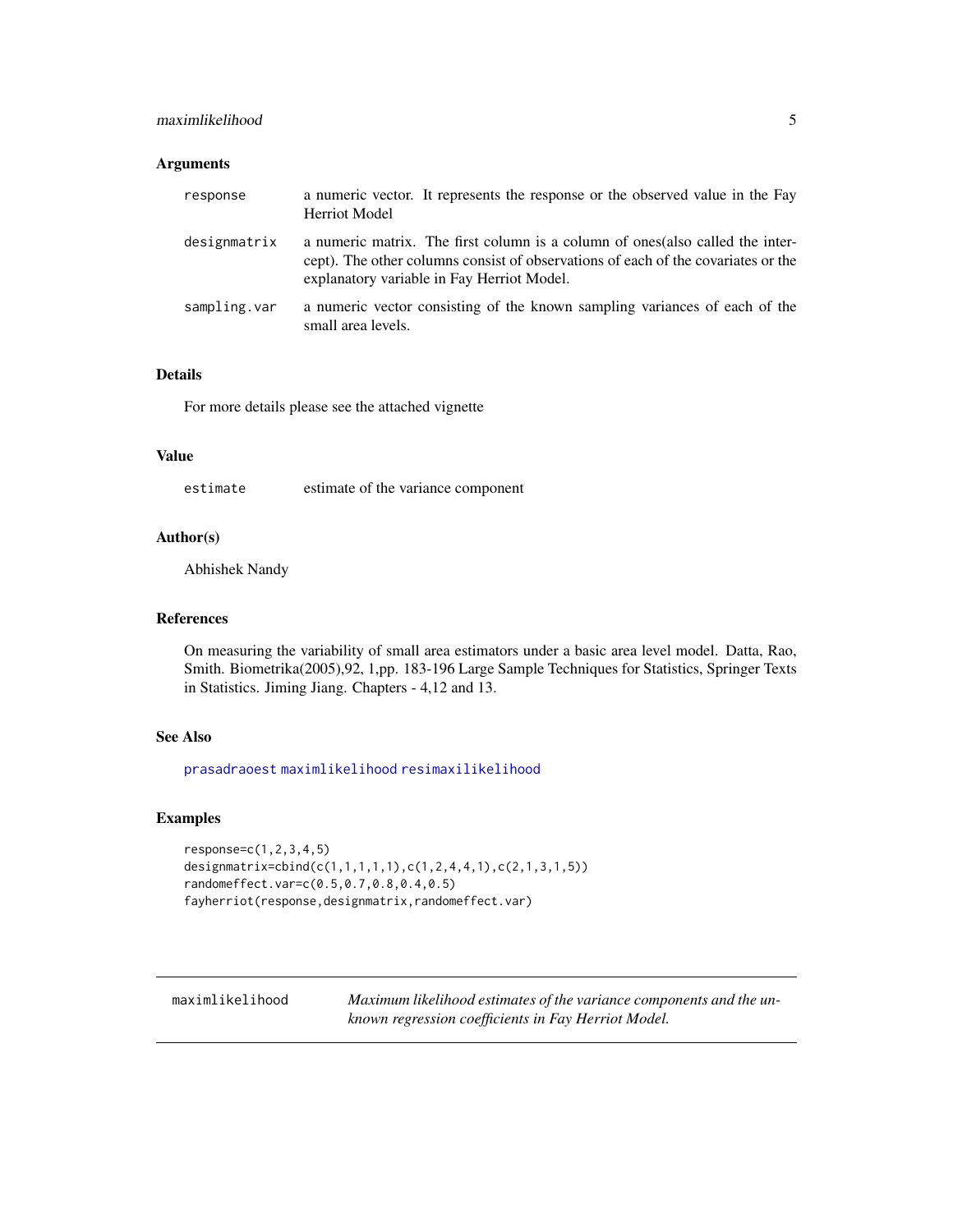#### **Description**

This function returns a list of three elements the first one is the maximum likelihood estimate of the variance component,the second one is a vector of the maximum likelihood estimate of the unknown regression coefficients the first one being the coefficient of the intecept and the remaining ones are in the same order as the columns of the design matrix and the last one being the value of the maximized loglikelihood function in Fay Herriot model. it uses the optim in the stats package and the BFGS algorithm to minimize the negative loglikelihood. The initial value for this iterative proceedure of maximization are chosen as follows. The initial value for the variance component is the fay Prasad-rao estimate of the variance component, the initial value for the regression coefficients are the estimates of the regression coefficients using the multiple linear regression and ignoring the random effects.(For more details see vignette). Note that our function does not accept any missing values.

#### Usage

maximlikelihood(response, designmatrix, sampling.var)

#### Arguments

| response     | A numeric vector. It represents the response or the direct survey based estima-<br>tors in the Fay Herriot Model                                                                                                  |
|--------------|-------------------------------------------------------------------------------------------------------------------------------------------------------------------------------------------------------------------|
| designmatrix | A numeric matrix. The first column is a column of ones (also called the inter-<br>cept). The other columns consist of observations of each of the covariates or the<br>explanatory variable in Fay Herriot Model. |
| sampling.var | A numeric vector consisting of the known sampling variances of each of the<br>small area levels.                                                                                                                  |

#### Details

For more details please see the package vignette

#### Value

| estimate          | Maximum likelihood estimate of the variance component              |
|-------------------|--------------------------------------------------------------------|
| reg.coefficients  |                                                                    |
|                   | Maximum likelihood estimate of the unknown regression coefficients |
| loglikeli.optimum |                                                                    |
|                   | The maximized value of the log likelihood function                 |

#### Author(s)

Abhishek Nandy

#### References

On measuring the variability of small area estimators under a basic area level model. Datta, Rao, Smith. Biometrika(2005),92, 1,pp. 183-196 Large Sample Techniques for Statistics, Springer Texts in Statistics. Jiming Jiang. Chapters - 4,12 and 13.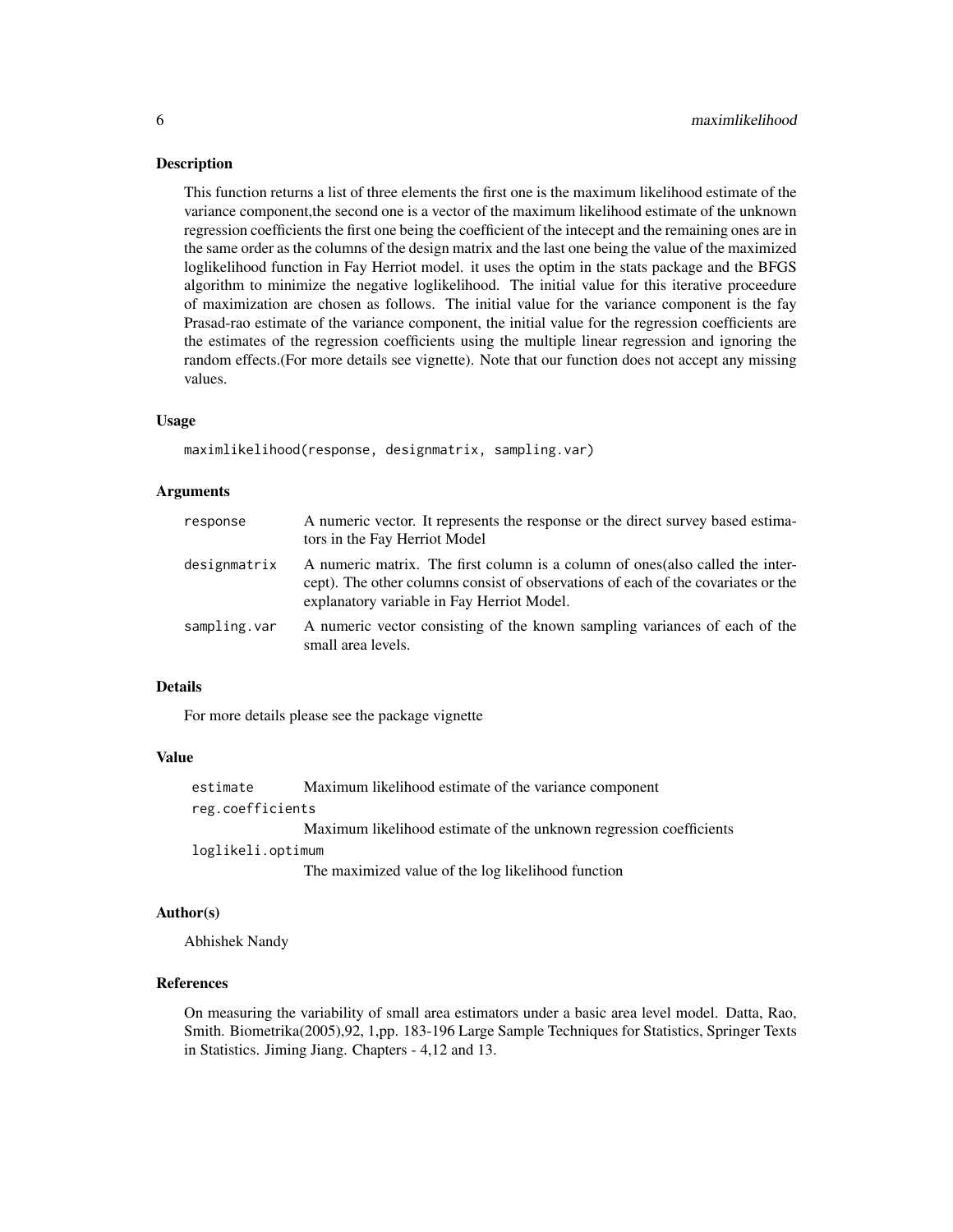#### <span id="page-6-0"></span>prasadraoest 7

#### See Also

[prasadraoest](#page-6-1) [fayherriot](#page-3-1) [resimaxilikelihood](#page-7-1)

#### Examples

```
response=c(1,2,3,4,5)
designmatrix=cbind(c(1,1,1,1,1),c(1,2,4,4,1),c(2,1,3,1,5))
randomeffect.var=c(0.5,0.7,0.8,0.4,0.5)
maximlikelihood(response,designmatrix,randomeffect.var)
```
<span id="page-6-1"></span>

| prasadraoest | Estimate of the variance component in Fay Herriot Model using |  |  |  |
|--------------|---------------------------------------------------------------|--|--|--|
|              | Prasad Rao Method                                             |  |  |  |

### Description

This function returns a list with one element in it which is the estimate of the variance component in the Fay Herriot Model. The method used to get the estimate is the prasad rao method also known as BLUP.(for details see vignette). Note that our function does not accept any missing values.

#### Usage

```
prasadraoest(response, designmatrix, sampling.var)
```
#### Arguments

| response     | a numeric vector. It represents the response or the observed value in the Fay<br><b>Herriot Model</b>                                                                                                             |
|--------------|-------------------------------------------------------------------------------------------------------------------------------------------------------------------------------------------------------------------|
| designmatrix | a numeric matrix. The first column is a column of ones (also called the inter-<br>cept). The other columns consist of observations of each of the covariates or the<br>explanatory variable in Fay Herriot Model. |
| sampling.var | a numeric vector consisting of the known sampling variances of each of the<br>small area levels.                                                                                                                  |

#### Details

For more details see the package vignette

#### Value

estimate estimate of the variance component

#### Author(s)

Abhishek Nandy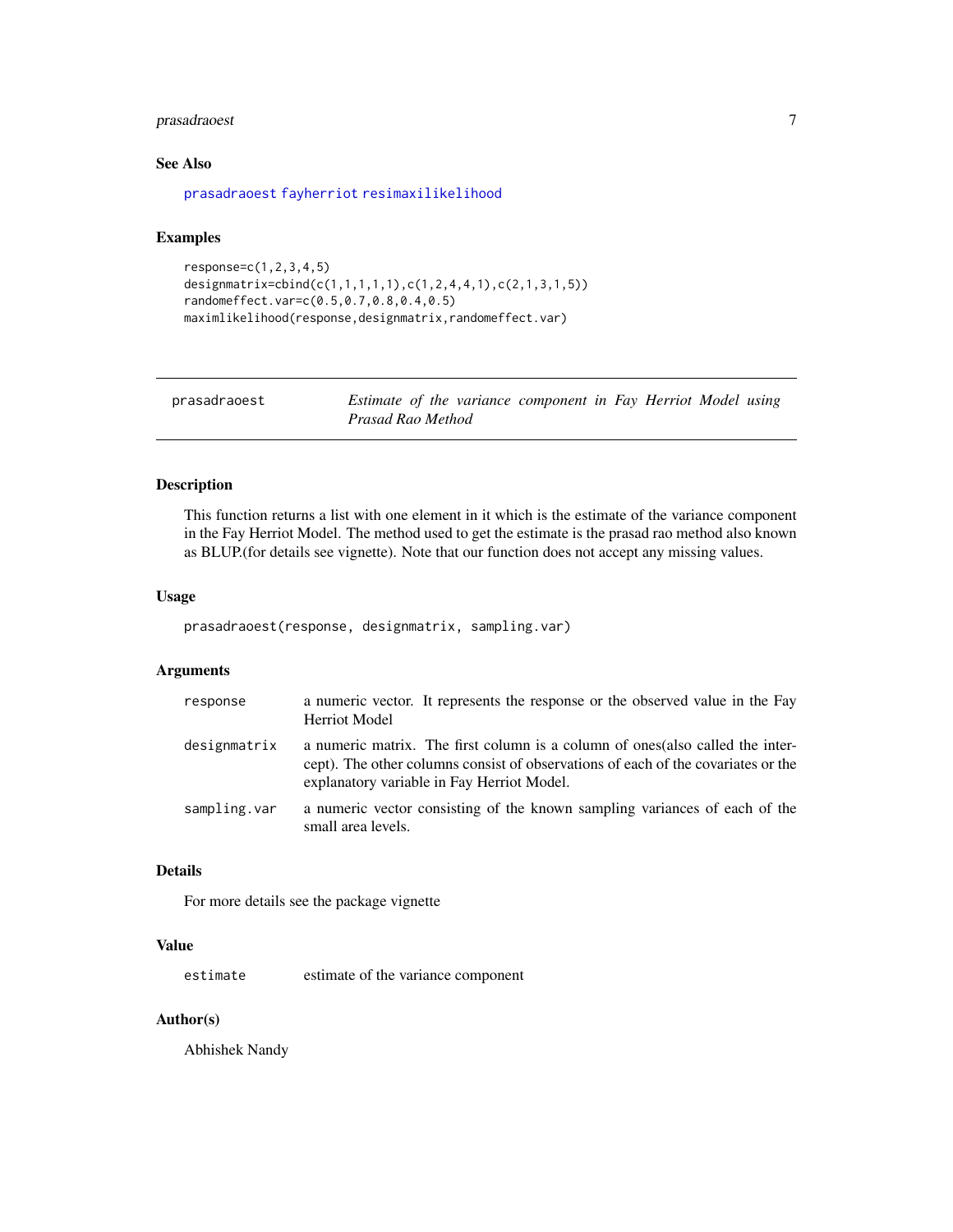#### <span id="page-7-0"></span>References

On measuring the variability of small area estimators under a basic area level model. Datta, Rao, Smith. Biometrika(2005),92, 1,pp. 183-196 Large Sample Techniques for Statistics, Springer Texts in Statistics. Jiming Jiang. Chapters - 4,12 and 13.

#### See Also

[fayherriot](#page-3-1) [maximlikelihood](#page-4-1) [resimaxilikelihood](#page-7-1)

#### Examples

```
response=c(1,2,3,4,5)
designmatrix=cbind(c(1,1,1,1,1),c(1,2,4,4,1),c(2,1,3,1,5))
randomeffect.var=c(0.5,0.7,0.8,0.4,0.5)
prasadraoest(response,designmatrix,randomeffect.var)
```
<span id="page-7-1"></span>

| resimaxilikelihood | Estimate of the variance component in Fay Herriot Model using Resid- |
|--------------------|----------------------------------------------------------------------|
|                    | ual Maximum Likelihood, REML.                                        |

#### Description

This function returns a list with one element in it which is the estimate of the variance component in the Fay Herriot Model using residual maximum likelihood method. The estimates are obtained as a solution of equations known as REML equations. The solution is obtained numerically using Fisher-scoring algorithm. For more details please see the package vignette and the references. Note that our function does not accept any missing values.

#### Usage

```
resimaxilikelihood(response, designmatrix, sampling.var,maxiter)
```
#### Arguments

| response     | a numeric vector. It represents the response or the observed value in the Fay<br><b>Herriot Model</b>                                                                                                             |
|--------------|-------------------------------------------------------------------------------------------------------------------------------------------------------------------------------------------------------------------|
| designmatrix | a numeric matrix. The first column is a column of ones (also called the inter-<br>cept). The other columns consist of observations of each of the covariates or the<br>explanatory variable in Fay Herriot Model. |
| sampling.var | a numeric vector consisting of the known sampling variances of each of the<br>small area levels.                                                                                                                  |
| maxiter      | maximum number of iterations of fisher scoring                                                                                                                                                                    |

#### Details

For more details see the package vignette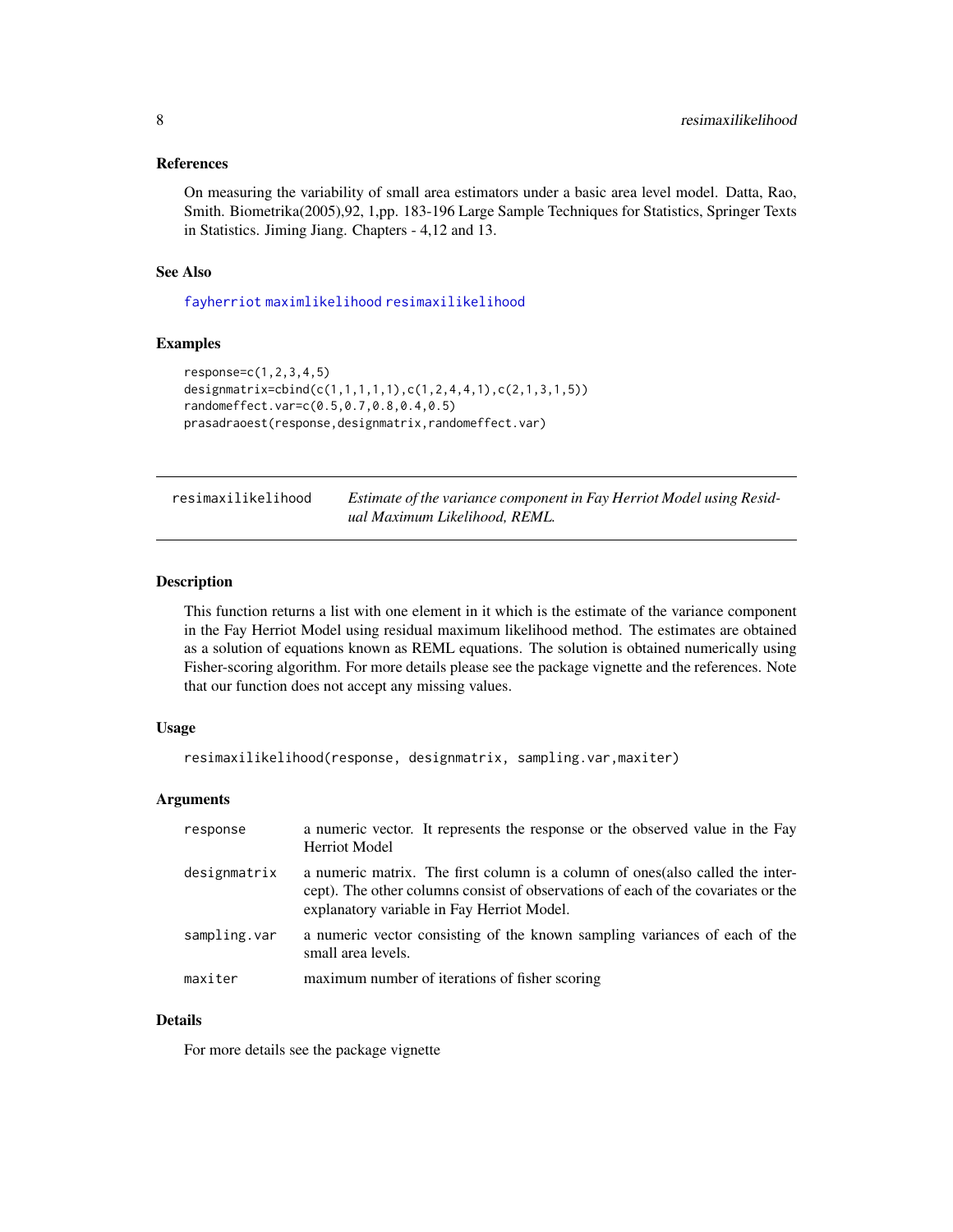#### <span id="page-8-0"></span>smallareafit **9**

#### Value

estimate estimate of the variance component

#### Author(s)

Abhishek Nandy

#### References

On measuring the variability of small area estimators under a basic area level model. Datta, Rao, Smith. Biometrika(2005),92, 1,pp. 183-196 Large Sample Techniques for Statistics, Springer Texts in Statistics. Jiming Jiang. Chapters - 4,12 and 13. Small Area Estimation, JNK Rao,Wiley 2003 Variance Components, Wiley Series in Probability and Statistics,2006 Searle, Casella, Mc-Culloh

#### See Also

[prasadraoest](#page-6-1) [maximlikelihood](#page-4-1) [fayherriot](#page-3-1)

#### Examples

```
response=c(1,2,3,4,5)
designmatrix=cbind(c(1,1,1,1,1),c(1,2,4,4,1),c(2,1,3,1,5))
randomeffect.var=c(0.5,0.7,0.8,0.4,0.5)
resimaxilikelihood(response,designmatrix,randomeffect.var,100)
```
smallareafit *Fits a Fay Herriot Model to data*

#### Description

Fits a Fay Herriot model to the data and returns a list of items which area estimates of different paramaters and mse of the estimates of the small area means the details of which are provided in the value section.

#### Usage

```
smallareafit(formula, data, method)
```
#### Arguments

formula an object of class formula. a formula similar in appearance to that of in lm function in R. It has to be ascertained that the data contains a column of the sampling variances, and that while specifying the formula the the name of the variable that contains the sampling variances should preceede the variables which are the covariates. e.g response $-D+x1+x2$  is a correct way of specifying the formula where as response $-x1+D+x2$  is not.(note D is the variabe that contains the values of sampling variances and x1 and x2 are covariates). In general the first of the variables on the right hand side of  $\sim$  will be treated as the vector of sampling variance. Note that our function does not accept any missing values.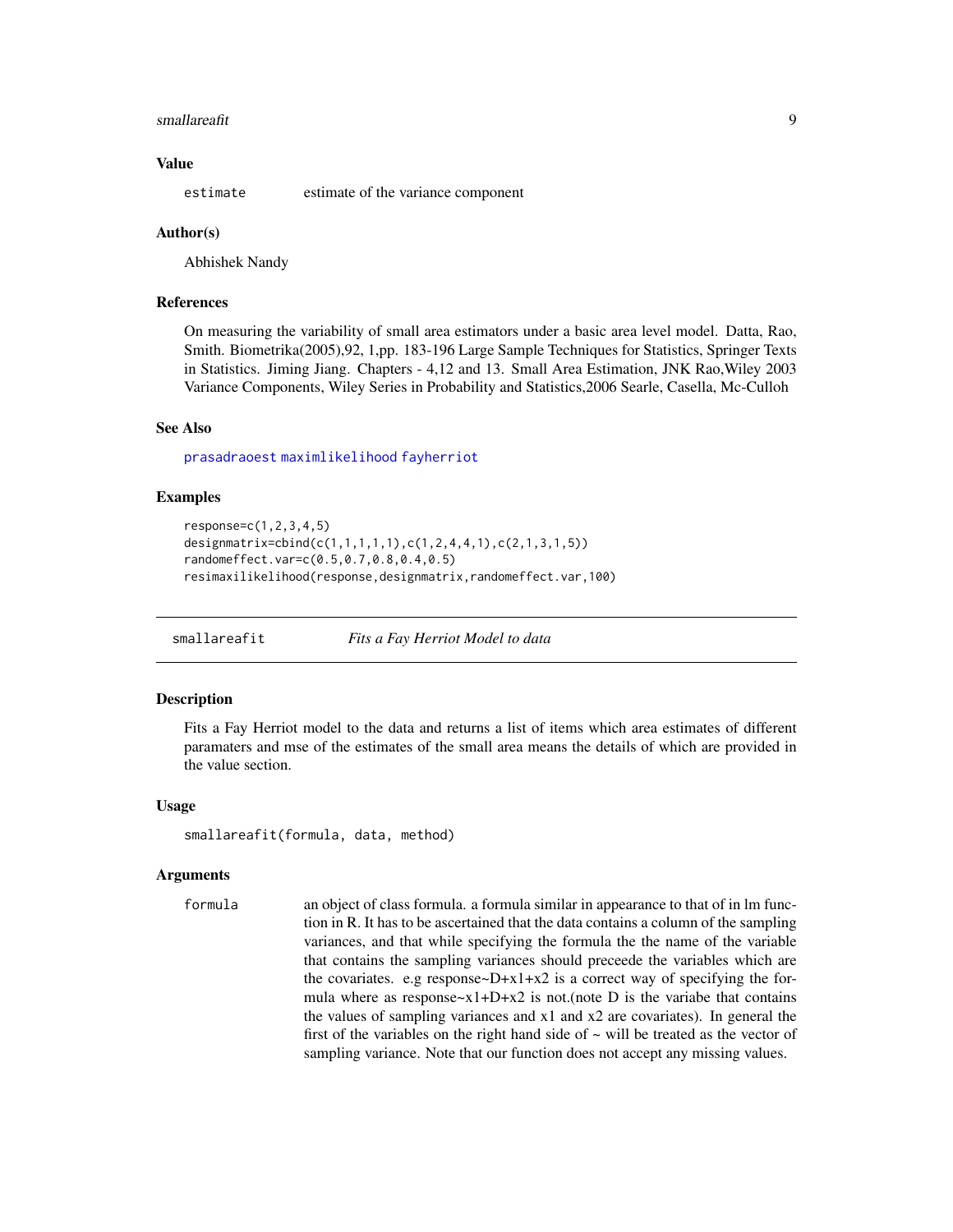<span id="page-9-0"></span>

| data   | an optional data.frame. containg the variable names and data. in absence of      |
|--------|----------------------------------------------------------------------------------|
|        | this arguments the function will accept the corresponding things from the global |
|        | environment.                                                                     |
| method | method can be from "PR", "FH", "ML", "REML"                                      |

#### Details

for more details see the vignette

#### Value

|          | smallmean.est Estimates of the small area mean                                     |
|----------|------------------------------------------------------------------------------------|
|          | smallmean.mse Mean Square Prediction error of the estimates of the small area mead |
| var.comp | an estimate of the variance components                                             |
| est.coef | an estimate of the regression coefficients                                         |

#### Author(s)

Abhishek Nandy

#### References

On measuring the variability of small area estimators under a basic area level model. Datta, Rao, Smith. Biometrika(2005),92, 1,pp. 183-196 Large Sample Techniques for Statistics, Springer Texts in Statistics. Jiming Jiang. Chapters - 4,12 and 13. Small Area Estimation, JNK Rao, Wiley 2003 Variance Components, Wiley Series in Probability and Statistics,2006 Searle, Casella, Mc-Culloh

#### See Also

[prasadraoest](#page-6-1) [fayherriot](#page-3-1) [resimaxilikelihood](#page-7-1) [maximlikelihood](#page-4-1)

#### Examples

```
data=data.frame(response=c(1,2,3,4,8),D=c(0.2,0.5,0.1,0.9,1))
data
ans=smallareafit(response~D,data,method="FH")
ans1=smallareafit(response~D,data,method="REML")
ans2=smallareafit(response~D,data,method="PR")
ans3=smallareafit(response~D,data,method="ML")
```